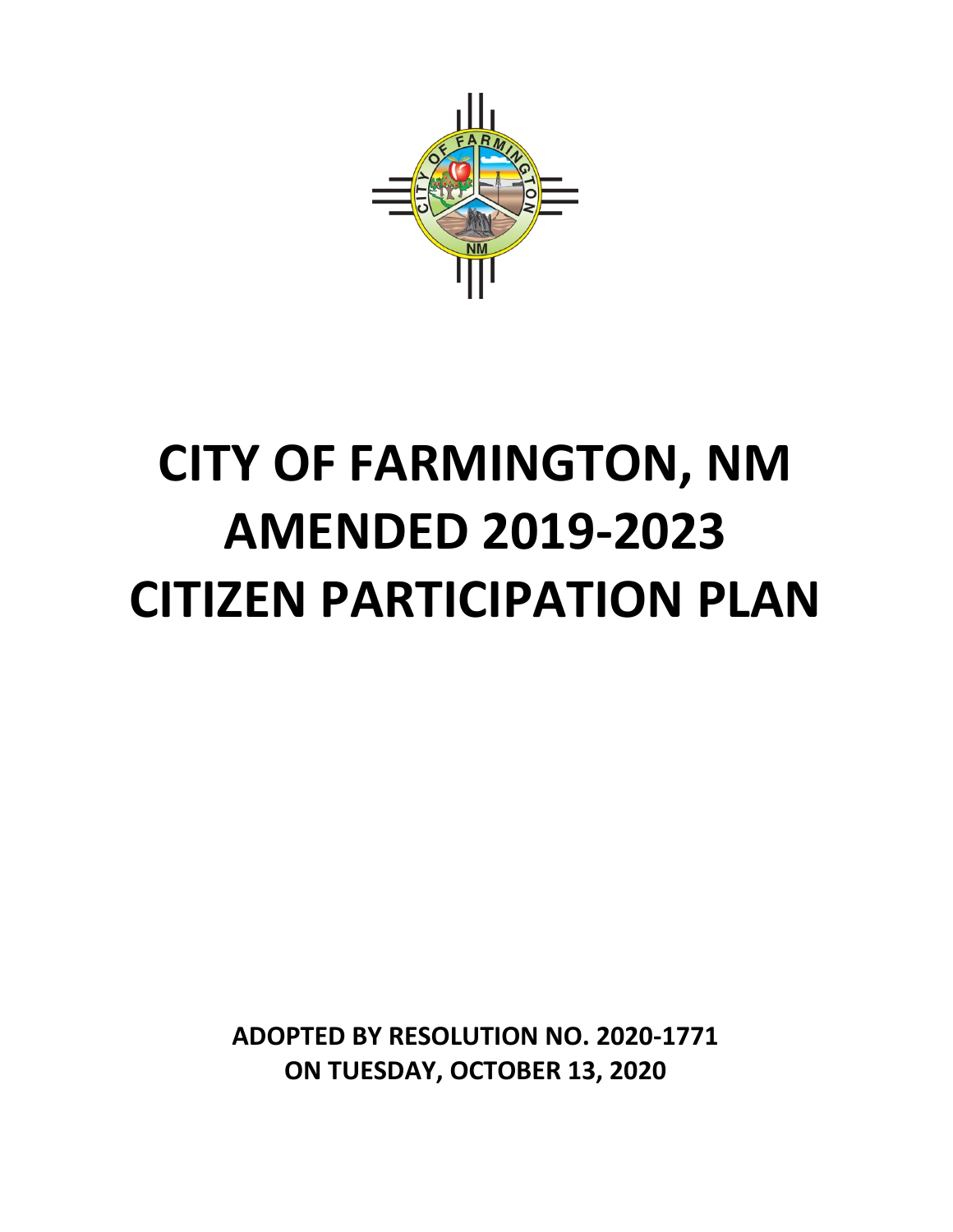# **Introduction**

This CITIZEN PARTICIPATION PLAN is a revision of a document adopted by the City of Farmington, NM (the "City") in 2014. The objective of the Plan is to provide for and encourage citizens to participate in the development of the Consolidated Plan, the Annual Action Plans, and any substantial amendments. Additionally, the City must complete the Analysis of Impediments to Fair Housing (AI) evert five (5) years, and the Consolidated Annual Performance and Evaluation Report (CAPER) annually.

The Consolidated Plan and each year's Action Plan guide the City's use of Community Development Block Grant (CDBG) and other federal funds which are made available from the U.S. Department of Housing and Urban Development (HUD). The AI analyzes the local fair housing landscape and sets fair housing priorities and goals for the community. The CAPER provides an assessment of funds expended and a quantitative analysis of program or project outcomes.

The Community Works Department is the lead agency within the City of Farmington for development and implementation of these plans and reports. The Department asks other groups to participate, such as the Cities of Aztec and Bloomfield, Town of Kirtland, San Juan County, Four Corners Comprehensive Homeless Assistance Providers (CHAP), San Juan Safe Communities, San Juan Community PLACE MATTERS, San Juan Regional Medical Center, Totah Behavioral Health, Presbyterian Medical Services, Joint Intervention Program, ECHO Food Bank, Veterans Affairs Supportive Housing, Four Corners Foundations, Childhaven, Family Crisis Center, Four Winds Recovery Center, People Assisting the Homeless (PATH), The Roof, San Juan County Housing Authority, San Juan County Partnership, San Juan Center for Independence, Northwest New Mexico Seniors, Red Apple Transit, among other local organizations and businesses. Additionally, the applicable Continuum of Care (CoC), managed by the New Mexico Coalition to End Homelessness in Albuquerque is also asked to participate.

This document is designed to meet HUD's basic requirements for citizen participation in accordance with 24 CFR Part 91.105.

# **Goal**

The primary goal of the Citizen Participation Plan is to encourage citizen participation in the planning, development, and implementation of the Consolidated Plan and Annual Action Plans. All citizens, but especially those who are low-to-moderate income, who are living in low income targeted areas, special populations including the homeless, elderly, and the disabled, and minorities are encouraged to participate in these processes.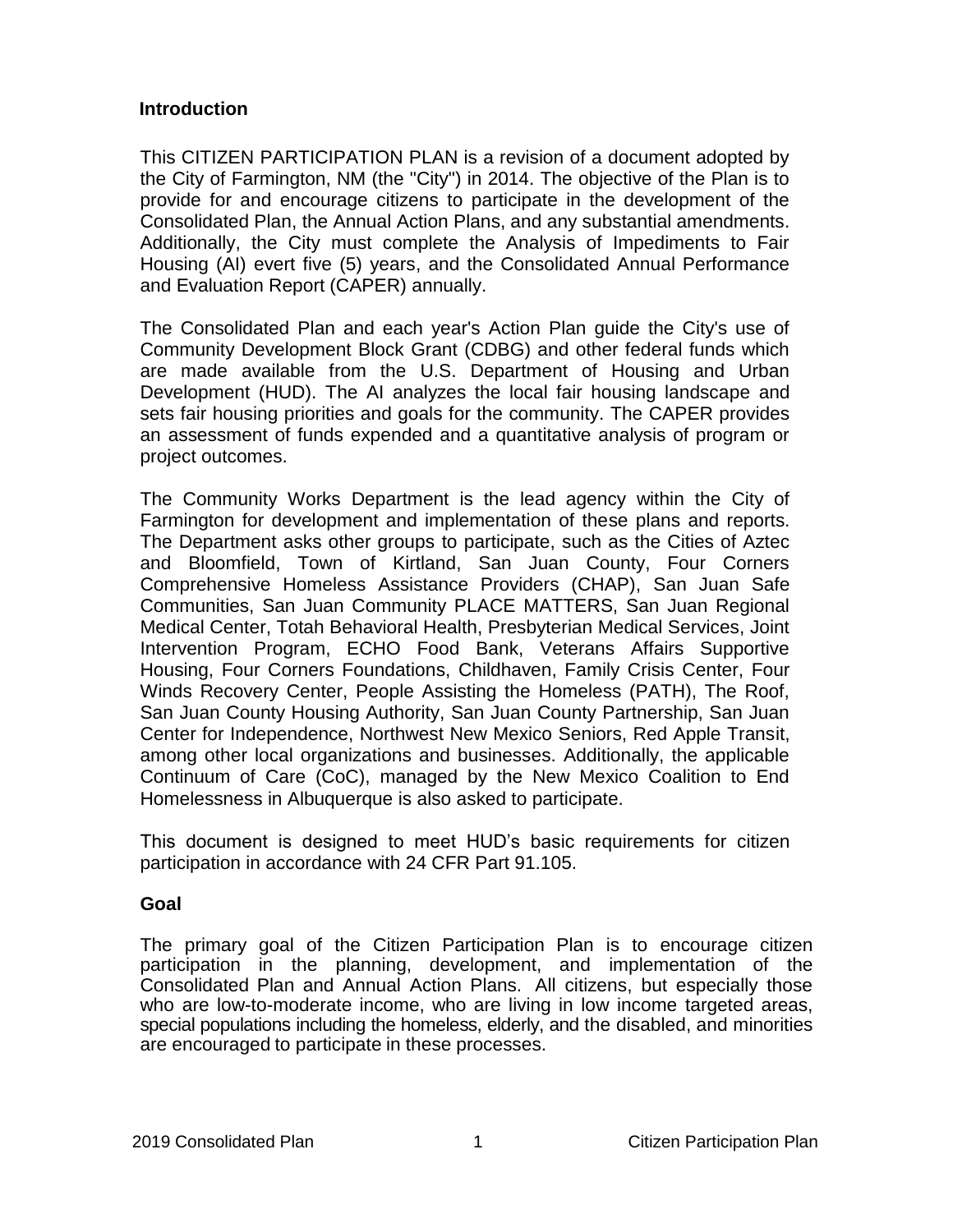# **Background**

The City of Farmington became a Metropolitan Statistical Area in 2003 and developed its first Consolidated Plan in 2004. The City's Community Development Block Grant Division is currently operating in its fourth Consolidated Plan, adopted in 2019. This Citizen Participation Plan was adopted with the 2019-2023 Consolidated Plan. It was subsequently amended to include disaster/emergency procedures, and incorporate CDBG program waivers issued on March 31, 2020.

# **In accordance with Sec. 91.100 Consultation; local governments:**

- 1. The City of Farmington shall consult with other public and private agencies that provide assisted housing, health services, and social and fair housing services (including those focusing on services to children, elderly persons, persons with disabilities, persons with HIV/AIDS and their families, homeless persons) during preparation of the Consolidated Plan.
- 2. When preparing the portion of the Consolidated Plan describing the jurisdiction's homeless strategy, the City of Farmington shall consult with public and private agencies that provide assisted housing, health services, and social services to determine what resources are available to address the needs of any persons that are chronically homeless.
- 3. When preparing the Consolidated Plan's section concerning lead-based paint hazards, the City of Farmington shall consult with state or local health and child welfare agencies and examine existing data related to lead-based paint hazards and poisonings, including health department data on the addresses of housing units in which children have been identified as lead poisoned.
- 4. When preparing the description of priority non-housing community development needs, the City of Farmington shall notify and work with San Juan County and the adjacent municipalities of Aztec, Bloomfield, and Kirtland.
- 5. The City of Farmington will also consult with San Juan County and the adjacent municipalities particularly for problems and solutions that span any single jurisdiction.

# **Sec. 91.105 Citizen participation plan; local governments Encouragement of Citizen Participation**

- 1. The Citizen Participation plan encourages citizens to participate in the development of the Consolidated Plan, the AI, the Annual Action Plan, any proposed amendments, and the performance report.
- 2. The City of Farmington will encourage participation by low- and moderateincome persons, in areas where CDBG funds are proposed to be used, and by residents of predominantly low- and moderate-income neighborhoods, as defined by the Consolidated Plan. The City of Farmington will also take whatever actions are appropriate to encourage the participation of all its citizens, including minorities and non-English speaking persons, as well as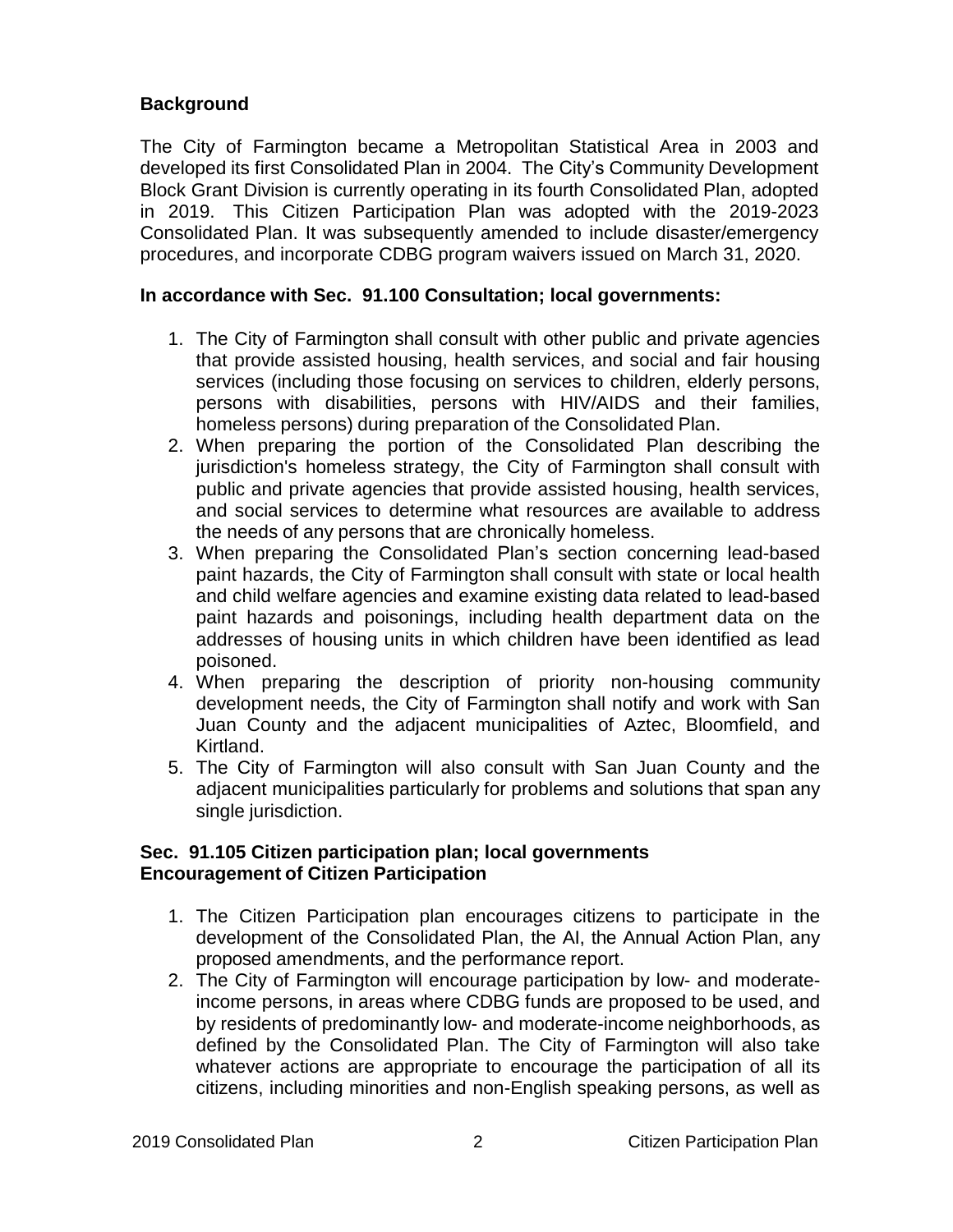persons with disabilities. The City of Farmington shall encourage the participation of local and regional institutions and other organizations (including businesses, developers, and community and faith- based organizations) in the process of developing and implementing the Consolidated Plan.

#### **Outreach**

The City is committed to making reasonable and timely access to the needs assessment, strategy development, and budget recommendation process of the Consolidated Plan and Action Plan possible for all members of the community. The following outreach efforts are examples of measures that may be taken as appropriate to provide citizen's access to the process.

**Mailing List (including electronic mailing lists):** The City will maintain a comprehensive mailing list of interested parties, adjacent local governments, nonprofit organizations, and public and private agencies that provide affordable housing, economic development, business assistance, health services and social services and use this list to send summary information, public hearing or comment period notices.

For items expecting to effect a specific neighborhood or population, notices and distributed information will be provided in multiple languages, as needed.

**Targeted Survey:** When appropriate, such as during the preparation of the Consolidated Plan, the City may use targeted surveys to assist in identifying community needs, existing services available to meet those needs, assessing any gaps in meeting those needs, and developing strategies to address outstanding needs. If needed, surveys will be provided in various languages.

**Public Service Announcements (PSAs):** Create and run public service announcements about the CDBG program and the Consolidated and Action Plan processes to inform, educate and promote citizen participation.

**Neighborhoods:** Invite neighborhoods to participate and to coordinate with their own neighborhood planning and implementation efforts.

**San Juan County Housing Authority:** Consult with the Housing Authority staff and invite public housing residents and Section 8 Voucher holders to participate in development and implementation of strategies.

**Fair Housing Month:** Use this national recognition month to promote and affirm the City's commitment to fair housing. This may include a resolution, public service announcements, keynote speakers, neighborhood meetings or other activities.

**All Media, including social media:** Use media releases about the Consolidated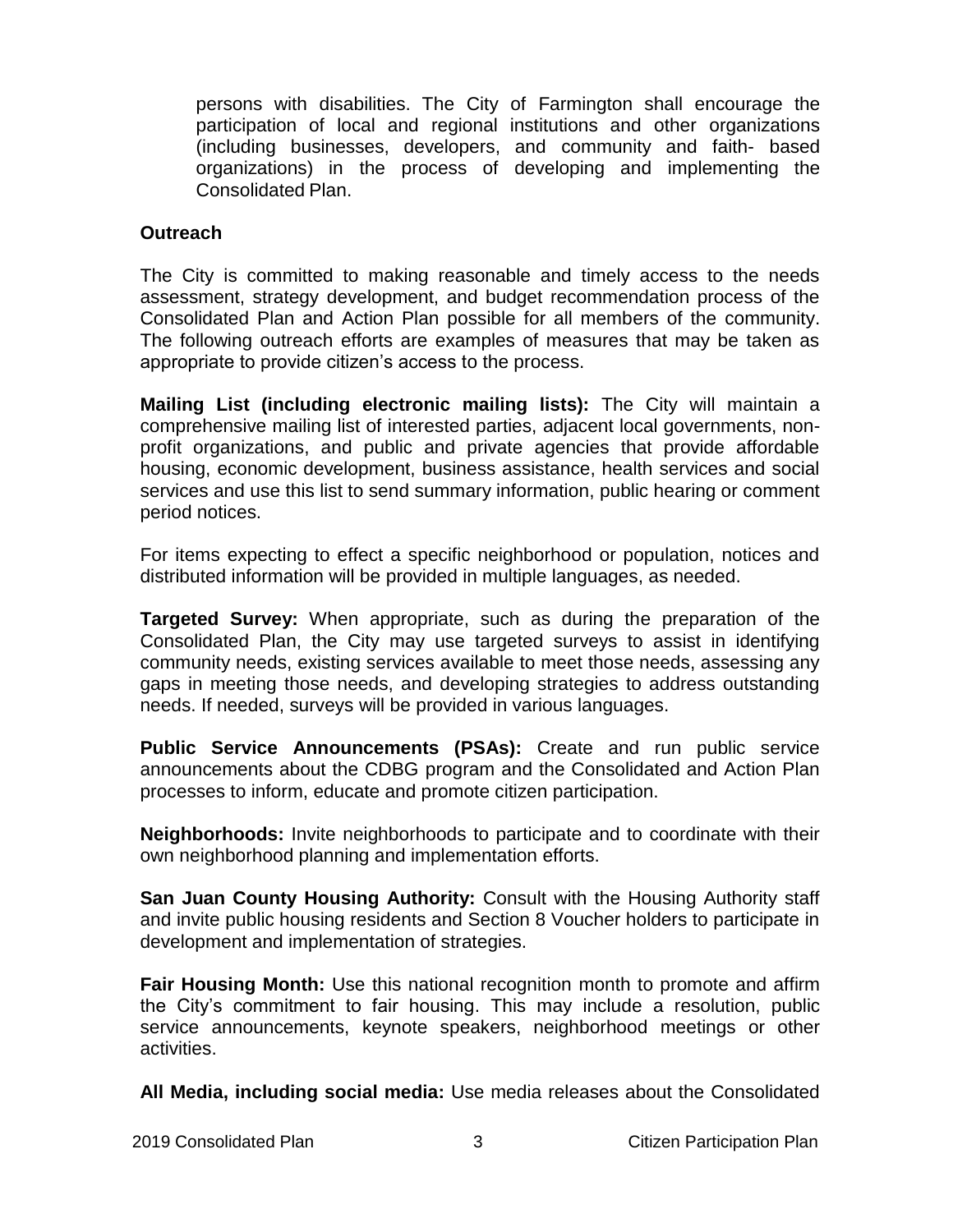Plan and Action Plan processes and citizen participation opportunities throughout the program year.

**City Website:** Use the City's website to publicize opportunities for public input, including public meetings and hearings and to highlight the development, implementation and monitoring process (http://www.fmtn.org/).

# **Availability to the Public**

#### **1. Draft Document Public Review and Comment**

The Consolidated Plan, the AI, Annual Action Plans, and CAPERs all involve the publication of a draft document for public review. The public review and comment period for these documents will be a minimum of 30 days, except for the CAPER, which requires a minimum of 15 days. Documents for public review and comment will be made available on the City of Farmington Web Page, and at the following sites: Farmington Library Reference Desk, Sycamore Park Community Center, Indian Center, San Juan Center for Independence, Bonnie Dallas Senior Center, Farmington Museum, City of Farmington Community Works Department, and City Clerk's office. Digital copies of the draft documents shall be made available to the public at no cost through the internet, and a limited number of printed versions shall be available upon request at hearings at no cost.

# **2. Public Hearing Notices for Final Approval or Adoption**

All documents requiring final approval or adoption by the City Council require a public hearing to accept public comments. At the end of this hearing the City Council will approve or adopt the document by majority vote. These documents include the Citizen Participation Plan, the Consolidated Plan, and the Annual Action Plan. All public hearing notices will be published in the local newspaper for a minimum of 15 days prior to a public hearing.

In the event of a national, state or local declared emergency that limits the ability for in person meetings, virtual hearings will be an allowed method for citizen participation. If virtual hearings are used, real-time responses and accommodations for persons with disabilities and/or with limited English proficiency will be made available to the greatest extent possible.

For CDBG funding under FY 2019-2020, FY 2020-2021, and the Coronavirus Aid, Relief, and Economic Security Act or CARES Act, the City may provide a 5-day notice/comment period as allowed under a HUD waiver. This includes any new activities proposed.

**3. Low-Income, Minority, Language and Special Needs Participation Encouragement**

The issue of the number of households and persons with Limited English Proficiency (LEP) in the community was researched to look at the language needs in the community. According to 2013-2017 American Community Survey 5-Year Estimates, the largest "Limited English speaking household,"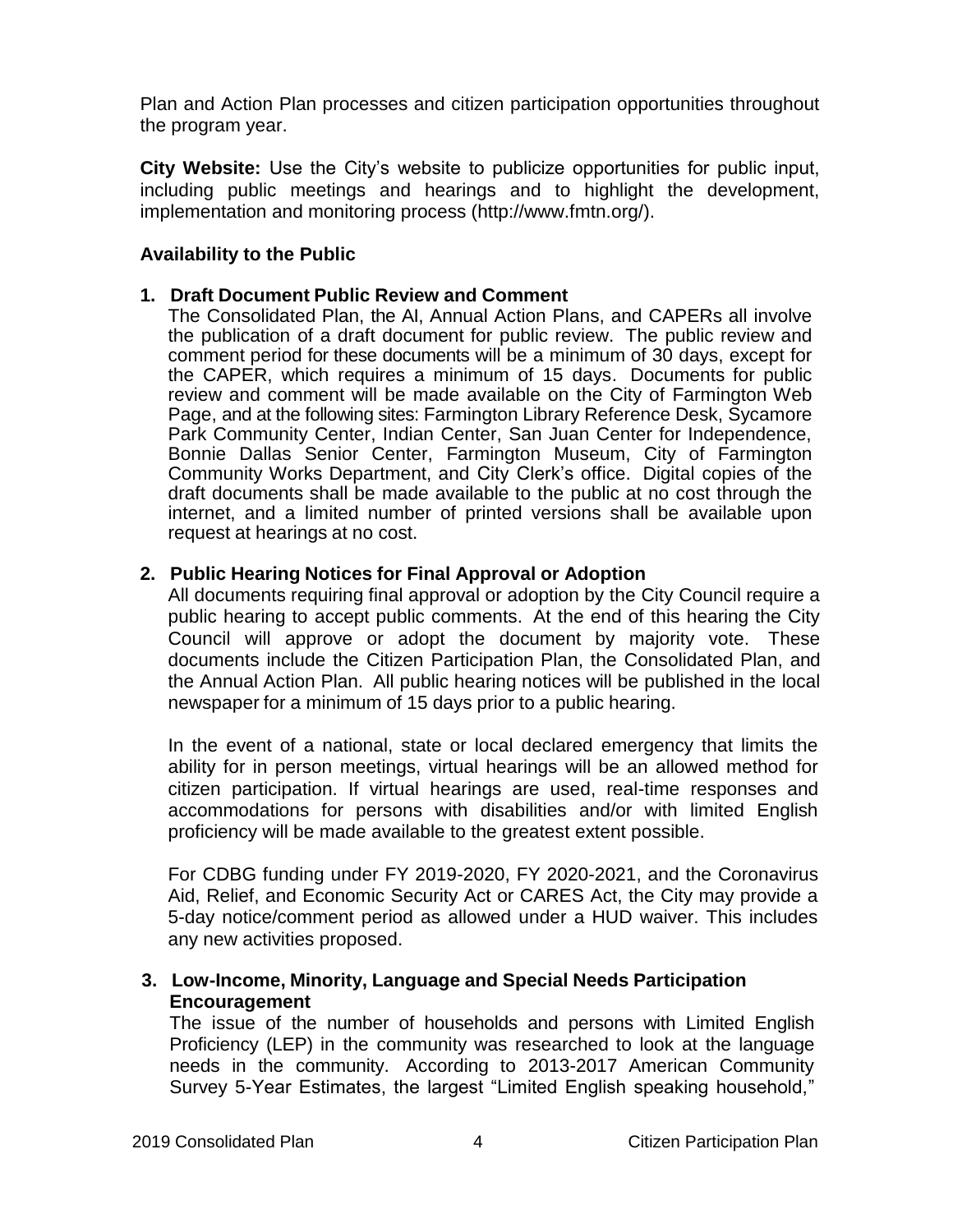at 264 households or 1.70% of all households in Farmington speak Spanish. The next largest "Limited English speaking household" group, "Other languages" would most likely include Navajo speakers because of the proximity of the Navajo Nation to the City of Farmington. Navajo is historically a spoken and not a written language. A recent internet search indicates that no newspapers are currently published in the Navajo language and that the Navajo Nation continues to publish their public notices in the Navajo Times in English.

The table in the appendix details language usage in Farmington and San Juan County. This research provides the justification for printing required Public Notices in English and Spanish.

To specifically address the need and Federal requirement to encourage participation in the planning, development, and review of CDBG documents by low-income, minority and special needs groups, the following steps shall be taken:

- a. Public hearing notices for draft and final documents will be published in English and Spanish in the local newspaper.
- b. All public hearing notices for draft and final documents will also be physically posted in public spaces in the Farmington Indian Center (to target Native Americans), the Sycamore Park Community Center (to target Hispanics and Low Income Families and Individuals), the San Juan Center for Independence (to target the Disabled), and the Bonnie Dallas Senior Center (to target the Elderly). The timing of these postings will match the timing of the public hearing notices placed in the newspaper.

# **4. Continuity of Participation**

At all public meetings, workshops, outreach meetings, and consultations, attendees will be given the opportunity to provide their email address so that they may be notified of any future notices regarding the development of CDBG plans, documents, and Requests for Proposals.

# **5. Final Documents Public Availability**

All adopted final documents including the Consolidated Plan, the AI, the Annual Action Plan, Amended Documents, and the CAPER shall be posted on the City of Farmington web page and hard copies will be available to the public at the Farmington Library in the Reference Section and at the City of Farmington Community Works Department.

# **Development of the Citizen Participation Plan**

The City of Farmington must make the development of the Citizen Participation Plan a public process and will provide citizens with a reasonable opportunity to comment on the development of the citizen participation plan. This process will include the following steps: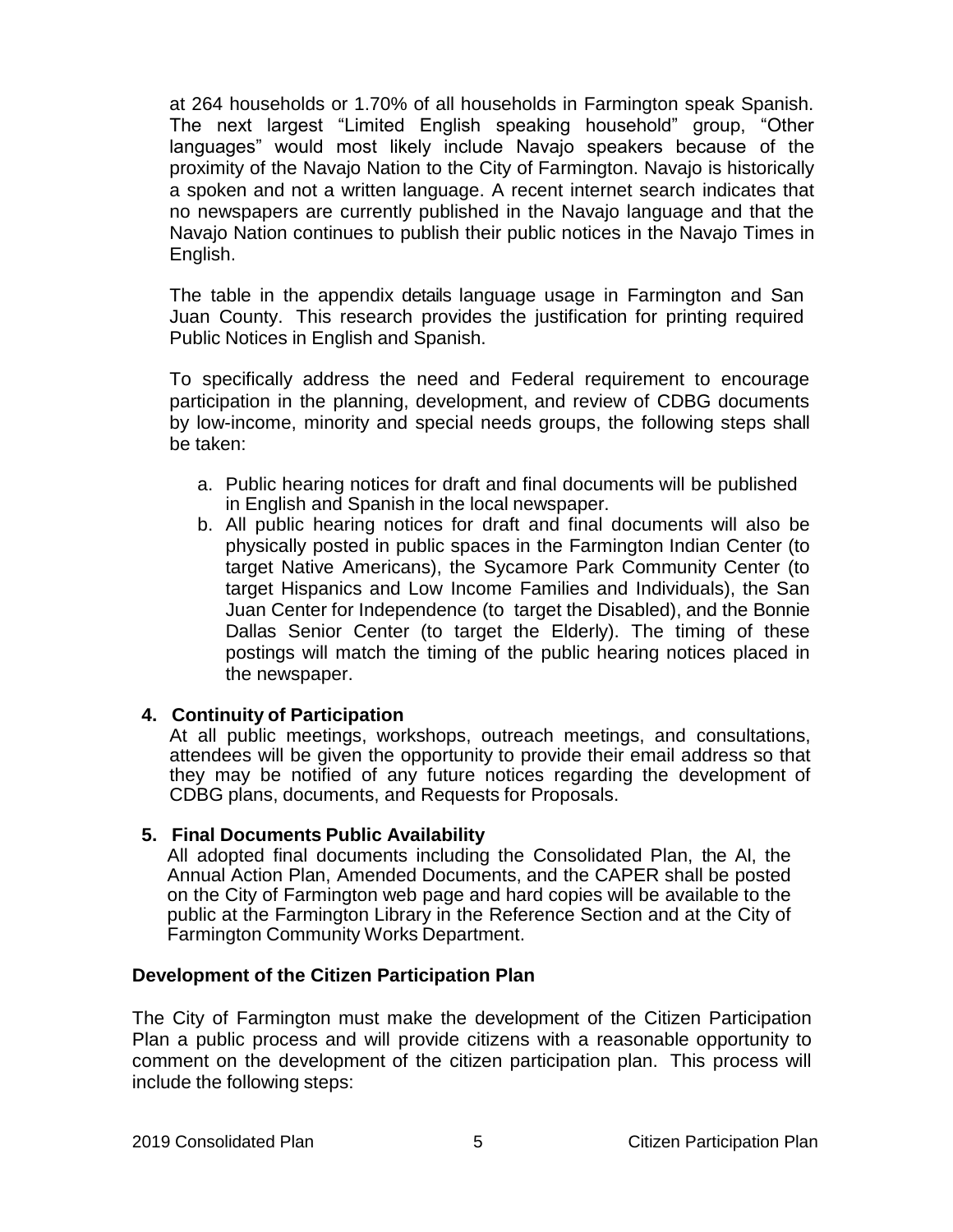- Public Hearing Notice to solicit public comments.
- Public Hearing with the City Council for public comments and approval.

# **Development of the Consolidated and Annual Action Plans**

The City of Farmington must prepare a Consolidated Plan and the AI every five years and an Action Plan annually. The City will hold a minimum of two (2) public meetings during the development of the these Plans that will include identification of community housing and non-housing needs, prioritization of needs, development of strategies to meet the identified needs and budget recommendations to implement those strategies. Community outreach, as outlined in this Plan, shall be utilized to increase participation in the development of the Plans. Citizens may propose amendments to the Consolidated Plan and/or Action Plan.

The Annual Action Plan develops specific projects and a budget for the fiscal year. In order to select Annual Action Plan Projects, a Request for Proposals (RFP) may be utilized in the selection process when multiple offerors are expected, such as done typically in the case of public service projects. If utilized, the RFP will be published in compliance with the State of New Mexico Procurement standards.

The Annual Action Plan process will involve the following steps:

- Selection of Projects will be made by an affirmative majority vote of the City Council in a noticed public meeting prior to the development of the Draft Annual Action Plan.
- Public Notice of the Draft Annual Action Plan, being available for public review and comment.
- Public Hearing Notice for adoption of the Draft Annual Action Plan.
- Public Hearing to accept public comments and adopt the Annual Action Plan.
- All comments received during the Draft Annual Action Plan public review process will be incorporated into the Final Annual Action Plan.
- The Final Annual Action Plan will be made available to the public.

# **Amendments**

Amendments to all plans and reports shall be in accordance with §91.505, which consists of:

"(a) Amendments to the plan. The jurisdiction shall amend its approved plan whenever it makes one of the following decisions:

(1) To make a change in its allocation priorities or a change in the method of distribution of funds;

(2) To carry out an activity, using funds from any program covered by the consolidated plan (including program income, reimbursements, repayment,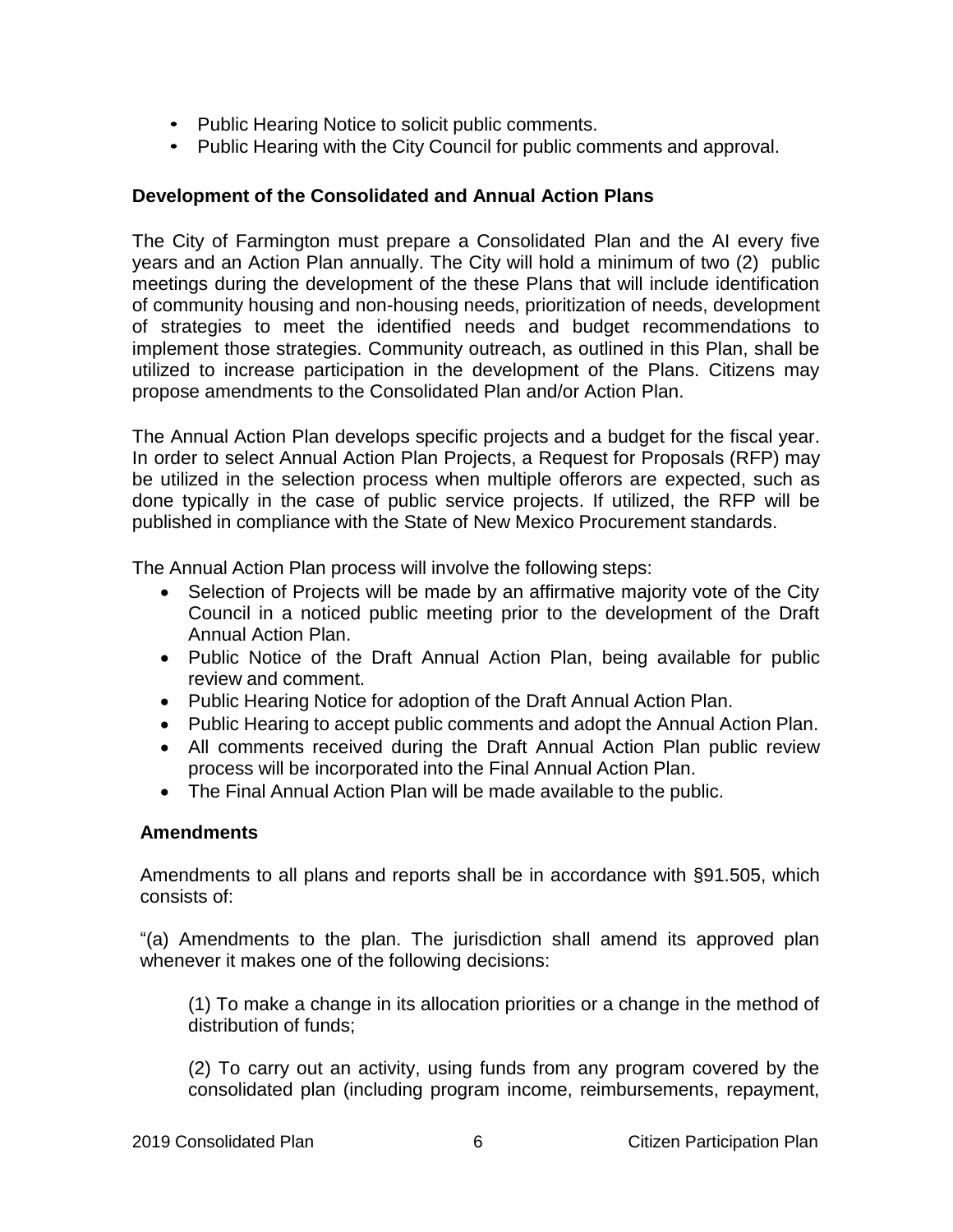recaptures, or reallocations from HUD), not previously described in the action plan; or

(3) To change the purpose, scope, location, or beneficiaries of an activity.

(b) Criteria for substantial amendment. The jurisdiction shall identify in its Citizen Participation Plan the criteria it will use for determining what constitutes a substantial amendment. It is these substantial amendments that are subject to a citizen participation process, in accordance with the jurisdiction's citizen participation plan. (See §§91.105 and 91.115.)

(c) Submission to HUD.

(1) Upon completion, the jurisdiction must make the amendment public and must notify HUD that an amendment has been made. The jurisdiction may submit a copy of each amendment to HUD as it occurs, or at the end of the program year. Letters transmitting copies of amendments must be signed by the official representative of the jurisdiction authorized to take such action.

(2) See subpart B of this part for the public notice procedures applicable to substantial amendments. For any amendment affecting the HOPWA program that would involve acquisition, rehabilitation, conversion, lease, repair or construction of properties to provide housing, an environmental review of the revised proposed use of funds must be completed by HUD in accordance with 24 CFR 574.510.

(d) The jurisdiction must ensure that amendments to the plan are consistent with its certification to affirmatively further fair housing and the analysis and strategies of the AI."

# **Substantial Amendments**

An amendment shall be considered "substantial" if it exceeds twenty percent (20%) of the City's annual entitlement, plus any income. The citizen participation process and noticing requirements shall be followed to the extent required by HUD for substantial amendments to the approved Consolidated Plan and Action Plans, except those for disaster activities. The Department shall review proposed amendments and forward a recommendation to the City Council. The City Council shall, following a 30-day public comment period, consider the item after a public hearing.

# **Disaster/Emergency Events That May Require Expedited Substantial Amendments**

It may be necessary to amend the Consolidated Plan in the event of a declared disaster or emergency. There are three (3) types of disasters/emergency events that may necessitate an expedited substantial amendment including (1) Manmade disasters, (2) Natural disasters, and (3) Terrorism. Man-made disasters can include chemical spills, mass rioting, power outages, dam failure, plant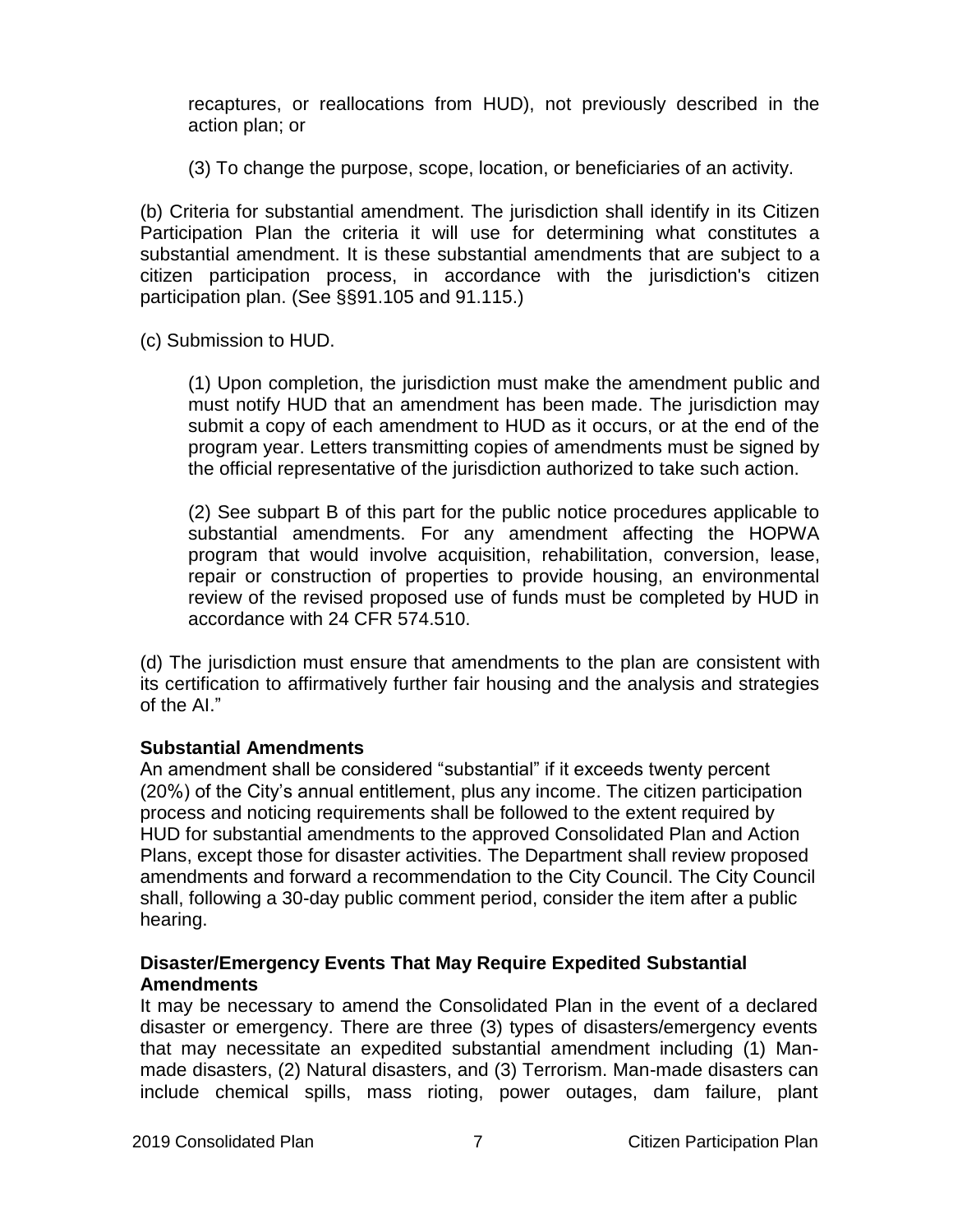explosions, etc. Natural disasters can include flooding, tornadoes, earthquakes, wildfires and public health issues such as widespread disease such as the recent coronavirus disease 2019 (COVID-19). Terrorism events include bomb threats, biochemical attacks like the spread of anthrax, or cyber-attacks like hacking, phishing and virus distribution, etc.

These expedited amendments may include funding new activities and/or the reprogramming of funds including canceling activities to meet community development needs resulting from a declared disaster or emergency. Therefore, the City of Farmington may utilize CDBG funds to meet these needs with a 5-day public comment period instead of a 30-day public comment period, which is otherwise required for substantial amendments.

For CDBG funding under fiscal year 2019, fiscal year 2020, and the Coronavirus Aid, Relief and Economic Security Act or CARES Act, the City of Farmington may provide a 5-day notice of a proposed change as allowed under a HUD waiver.

Expedited substantial amendments will involve the following steps:

- Publication of the availability of the substantial change(s) in the local newspaper.
- Publication of the substantial amendment on the City of Farmington website.
- Copies will be provided for review in public buildings (see page 4).
- Virtual hearing during a City Council meeting for public comments, consideration and adoption of the substantial amendment. Citizens will be informed of the public hearing through citywide newspaper notification at least five (5) days prior to the hearing.
- Publication of the adopted amendment on the City website.

# **Non-Substantial Amendments**

All other amendments shall be considered "non-substantial" and may be approved by an affirmative vote by a majority of the City Council during a regularly scheduled meeting.

# **CDBG Budget Amendments as a Part of an Annual Action Plan**

There are frequently budget balances from Annual Action Plan activities for various reasons, even for successfully completed projects. These balances can be carried over into the next Annual Action Plan to be added to a new year's CDBG funding. Because the Citizen Participation requirements set forth for Annual Action Plans, in this document, exceeds the standards set forth for Substantial Amendments, no additional public participation is needed for this type of amendment. The source or sources of the funding and that the funding is in the form of an amendment will be documented in the Annual Action Plan.

# **Consolidated Annual Performance Evaluation Report (CAPER)**

The Consolidated Annual Performance and Evaluation Report (CAPER) identifies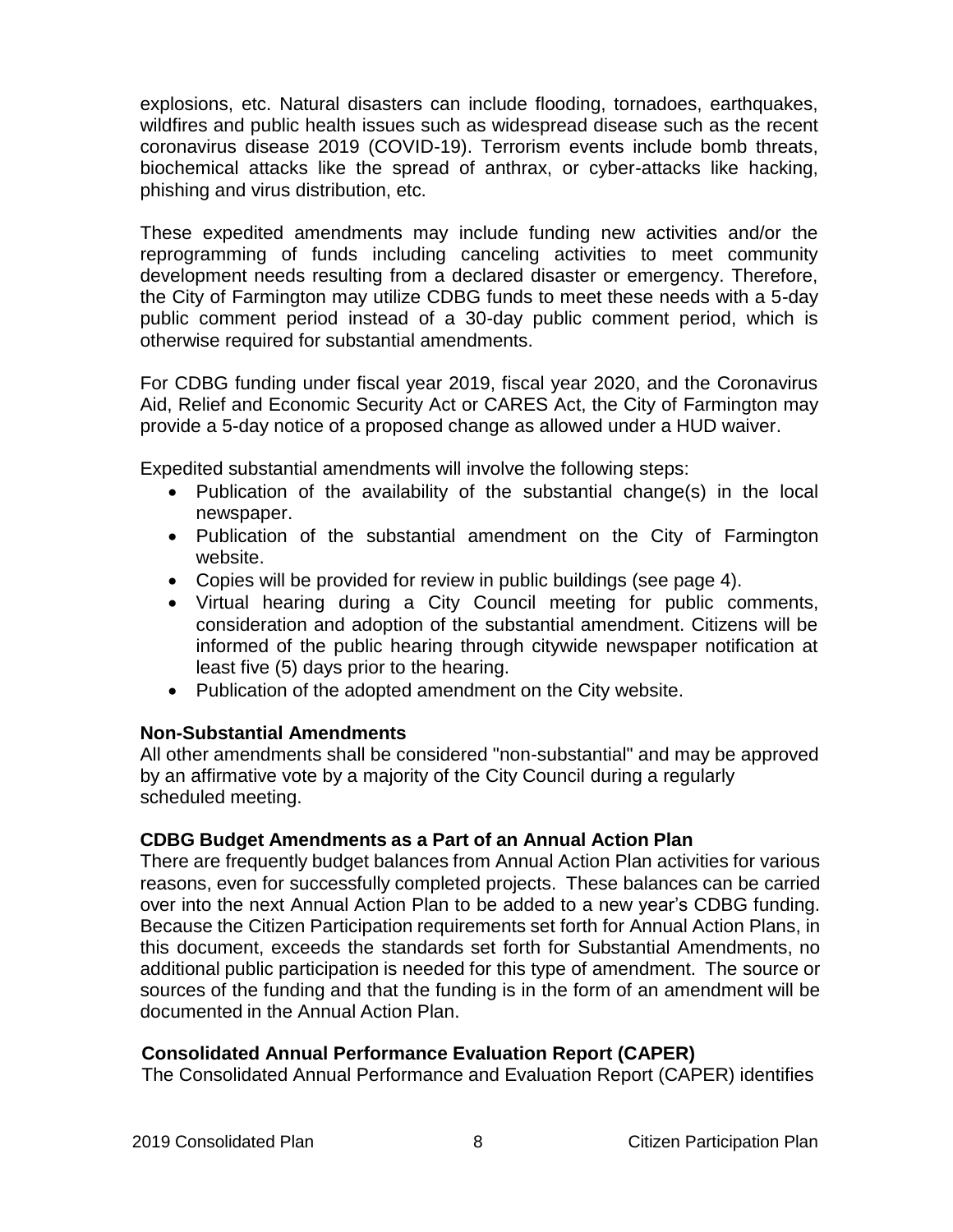the final budget expenditure and performance results for each Annual Action Plan activity from the currently completed program year and any outstanding activities from prior program years.

The CAPER shall be submitted to HUD within 90 days from the close of the City's CDBG program year. The City's program year corresponds to the federal fiscal year which runs from October 1 to September 30 of each year. The CAPER shall be submitted to HUD by mid-December.

The City will hold at least one meeting annually to review program performance, allow citizen input regarding the City's community development and housing needs, and to provide information regarding priorities and proposed activities to citizens.

The CAPER process will involve the following steps:

- Public Notice of the Draft CAPER, being available for public review and comment.
- All comments received during the CAPER public review process will be incorporated into the Final CAPER.
- The Final CAPER will be made available to the public on the City website.

# **Other Federal Requirements**

# **1. Availability to the Public**

- a. The Consolidated Plan as adopted and amendments to the Consolidated Plan, the AI, the Annual Action Plan and substantial amendments to the Annual Action Plan, and the CAPER will be made available to the public.
- b. Final and/or adopted copies of these documents shall be available to the public on the City of Farmington web site, at the Farmington public library, and the Community Works Department's offices.
- c. Digital copies of the required documents shall be made available to the public at no cost through the internet.

# **2. Access to Records**

The City of Farmington shall provide citizens, public agencies, and other interested parties with reasonable and timely access to information and records relating to the jurisdiction's Consolidated Plan and the jurisdiction's use of grant assistance under the programs covered.

# **3. Technical Assistance**

The City of Farmington Community Works Department shall provide technical assistance to groups representative of persons of low- and moderate- income that request such assistance in developing proposals for funding assistance under any of the Annual Action Plan projects covered by the Consolidated Plan.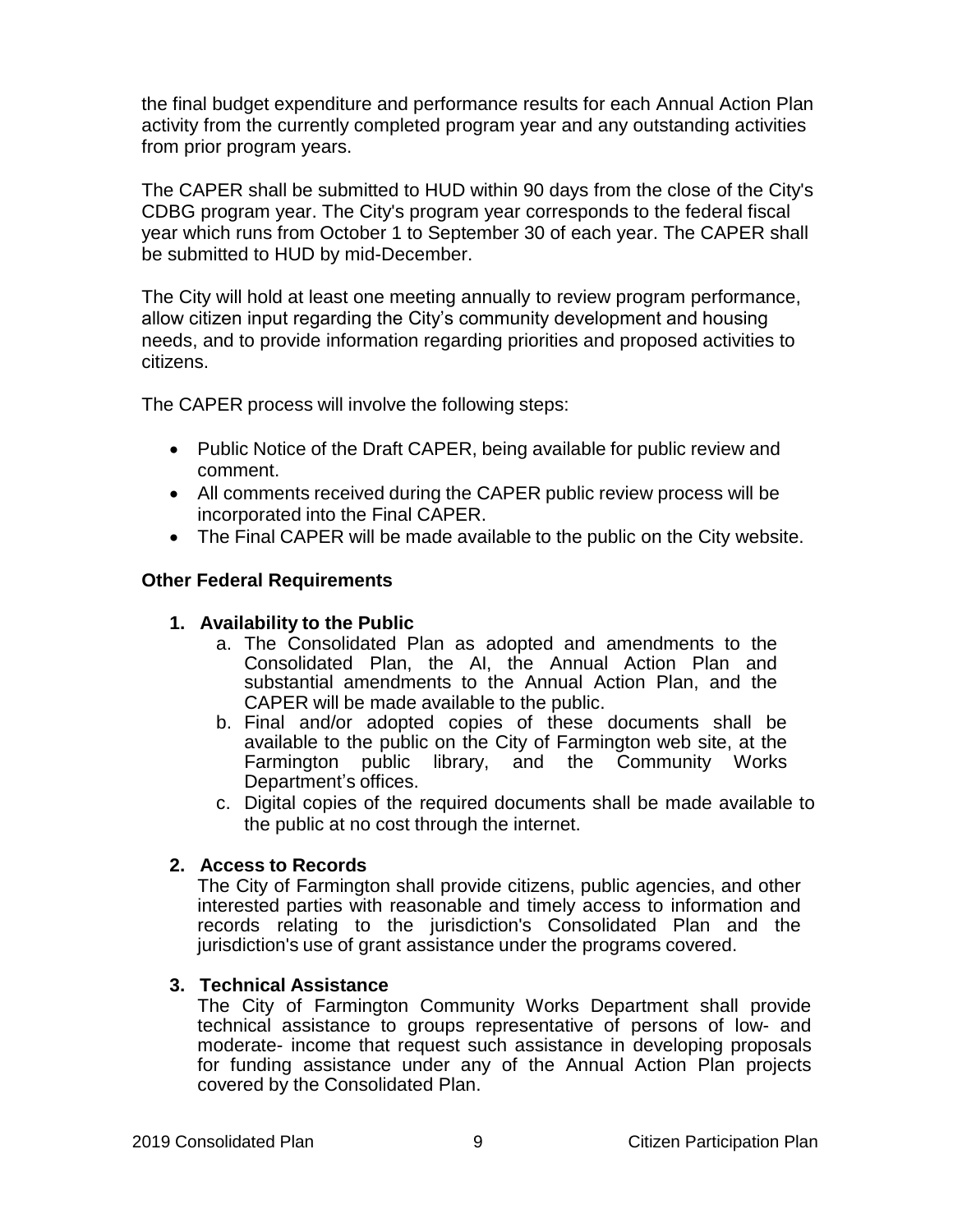The level and type of assistance will be determined by the City of Farmington and may include training in HUD CDBG procedures and regulations and the provision of documents and socioeconomic data maintained by the department. All RFPs will include a pre-application meeting where interested parties may seek assistance and ask questions related to the development of project proposals.

#### **4. Language and other Special Needs Assistance**

The City of Farmington shall meet the needs of Limited English Proficiency (LEP) and impaired/disabled persons during public hearings with prior notice. All public hearing notices will include the following text:

*The meeting rooms and facilities are fully accessible to persons with mobility disabilities and accommodations are available for the hearing impaired. If you plan to attend the meeting and will need auxiliary aid or service, please contact the City Clerk's office at 599- 1101 or 599-1106 prior to the meeting, so that arrangements can be made. The 711 Telecommunications Relay Service (TRS) is available for the hearing impaired. Dial 711 on your phone to automatically to be connected to a TRS operator for free.*

# **5. Complaints**

The City of Farmington shall respond to substantive written complaints from citizens related to the Consolidated Plan, AI, Annual Action Plan, individual projects, amendments, and the CAPER, within 15 working days, where practicable. If a response to a written complaint will take more time, then notice of this fact will be provided within 15 working days and an estimate of the time to prepare the response shall be provided. All written comments and their response shall be included in the appropriate final document.

# **6. Commitment to Comply**

The City of Farmington shall follow this Citizen Participation Plan during the development and execution of this Citizen Participation Plan, the Consolidated Plan, the AI, Annual Action Plans, Amendments, and CAPERs.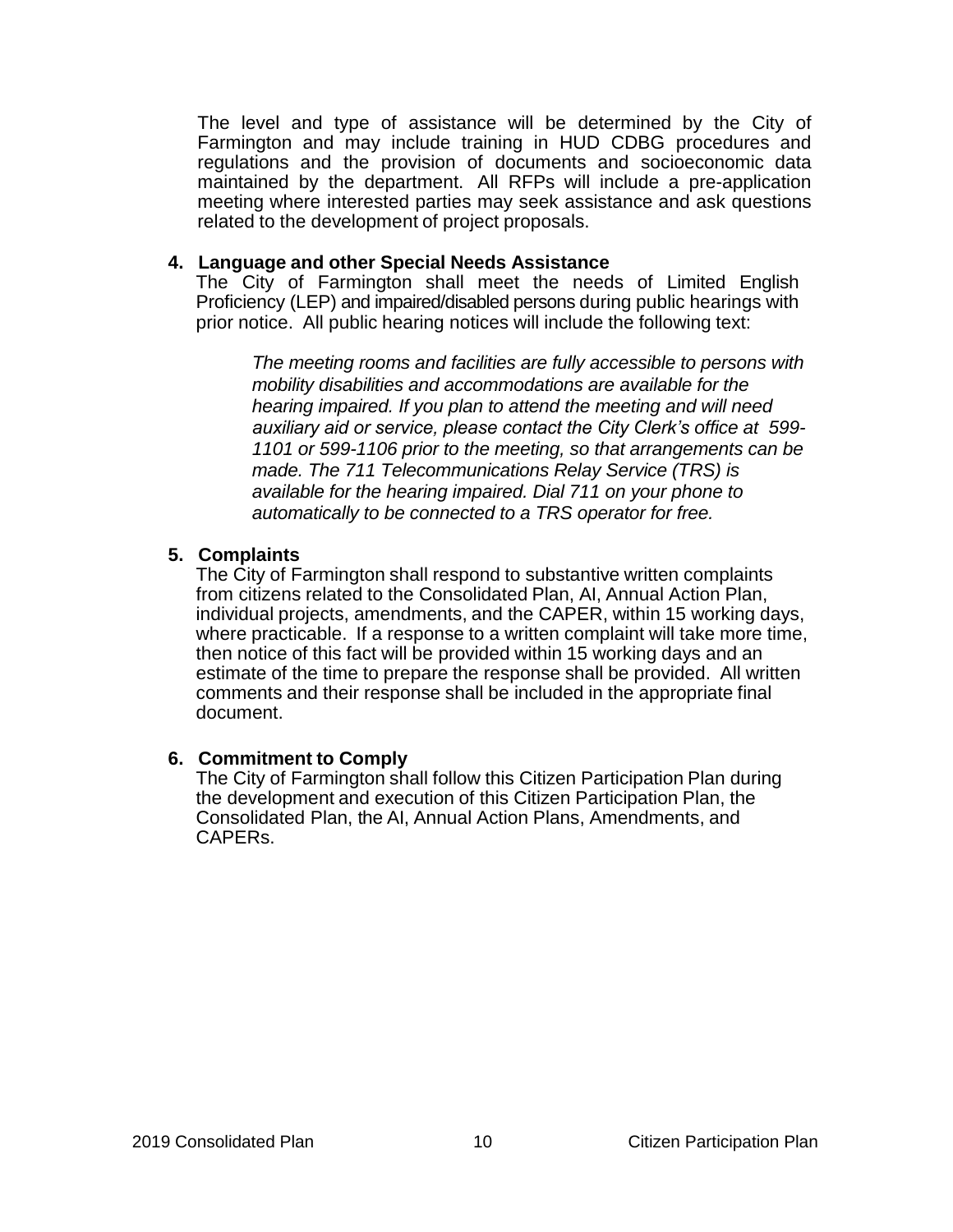# **Appendix**

| Language Analysis - 2019 Citizen Participation Plan                                                                                                  |                      |              |                 |                   |
|------------------------------------------------------------------------------------------------------------------------------------------------------|----------------------|--------------|-----------------|-------------------|
| HOUSE HOT LANGUNGE BY HOUSEHOLD LIMITED ENGLISH SPEAKING STATUS                                                                                      |                      |              |                 |                   |
|                                                                                                                                                      | Farn                 | mington City | San Juan County |                   |
|                                                                                                                                                      | Households           | Percent      | Households      | Percent           |
| Total Households:                                                                                                                                    | 15,505               |              | 41,999          |                   |
| English only                                                                                                                                         | ∄<br>-250            | 72.56%       | 25,042          | 59.63%            |
| Spanish:                                                                                                                                             | Ņ<br>$\frac{159}{ }$ | 13.92%       | 5,481           | 13.05%            |
| Limited English speaking household                                                                                                                   | 264                  | 1.70%        | 217             | 479/2             |
| Not a limited English speaking household                                                                                                             | 859                  | 1.99%        | 4,864           | $\frac{1.58%}{8}$ |
| Other Indo-European languages                                                                                                                        | 2                    | $0.47\%$     | 269             | 0.64%             |
| Limited English speaking household                                                                                                                   | $\circ$              | 0.00%        |                 | 0.02%             |
| Not a limited English speaking household                                                                                                             | 53                   | $0.47\%$     | 264             | 0.63%             |
| Asian and Pacific languages                                                                                                                          | 39                   | 0.25%        | 88              | $0.45\%$          |
| Limited English speaking household                                                                                                                   | ನ                    | 0.08%        | 34              | 0.08%             |
| Not a limited English speaking household                                                                                                             | 27                   | 0.17%        | 154             | 0.37%             |
| Other languages:                                                                                                                                     | 984                  | 12.80%       | 11,019          | 26.24%            |
| Limited English speaking household                                                                                                                   | ミ                    | 0.72%        | 068             | 2.12%             |
| Not a limited English speaking household                                                                                                             | 873                  | 12.08%       | 10,129          | 24.12%            |
|                                                                                                                                                      |                      |              |                 |                   |
| F Public Notices are in English and Spanish Only.                                                                                                    |                      |              |                 |                   |
| Estimate of HouseHolds that would be At Risk of not be informed of CDBG Public Actions                                                               | 123                  | 0.79%        | 331             | 2.22%             |
|                                                                                                                                                      |                      |              |                 |                   |
| Notes:                                                                                                                                               |                      |              |                 |                   |
| Because the Other Languages Category is assumed to be predominately Navajo or other Native American Languages, due to the proximity of the           |                      |              |                 |                   |
| Navajo Nation, the City of Farmington will post public notices at the Farmington Indian Center where Navajo language assistance is readily available |                      |              |                 |                   |
| Eximates dor Podra side and the D2042017 KCO include 2.87 Persons do the City of Taminiquo and 2019 Persons do Resons do New Top Country.            |                      |              |                 |                   |
| Sources: U.S. Census Bureau, 2013-2017 American Community Survey5-Year Estimates                                                                     |                      |              |                 |                   |
| Tables C16002, B25010                                                                                                                                |                      |              |                 |                   |
|                                                                                                                                                      |                      |              |                 |                   |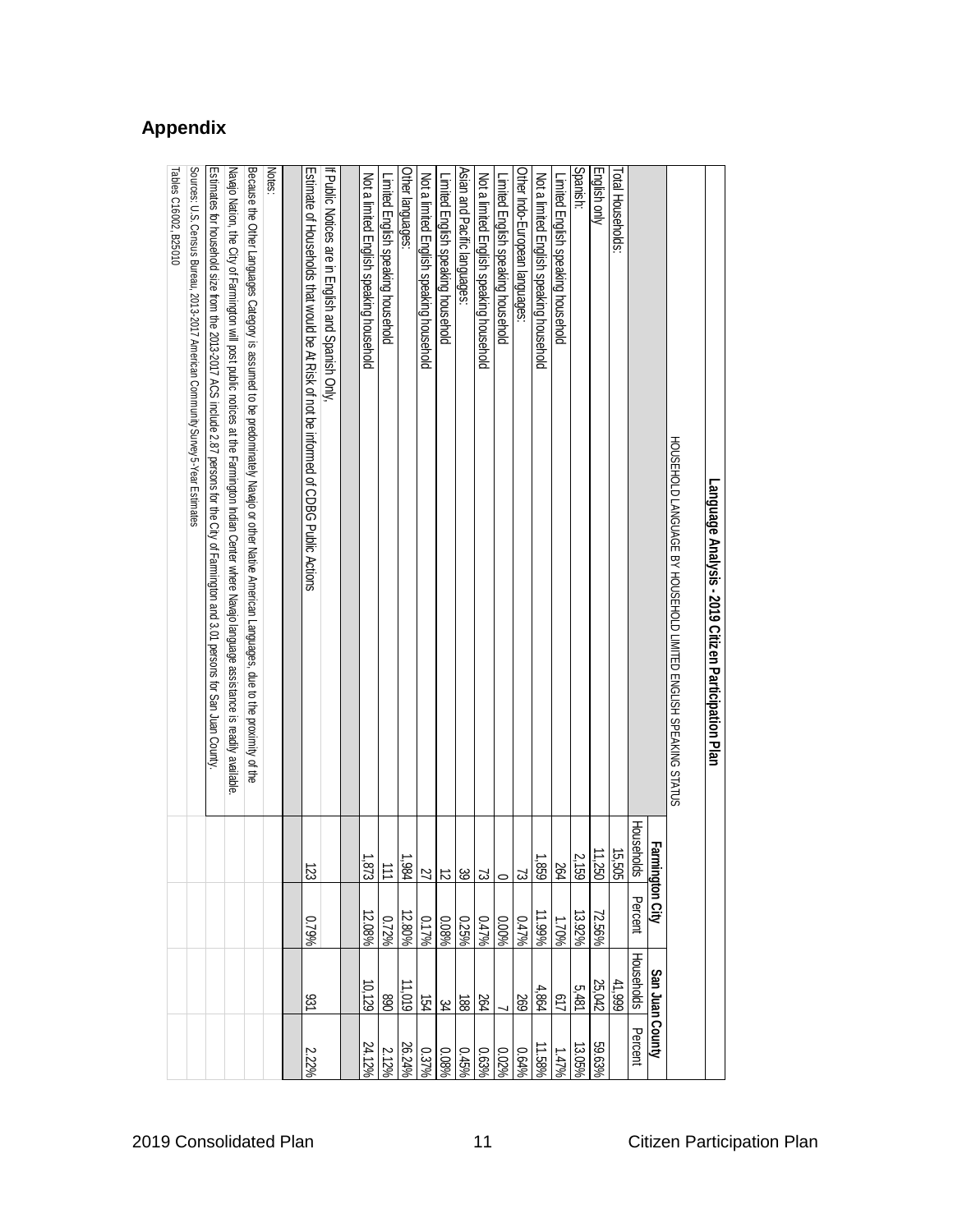#### CERTIFICATE

I certify that I am the City Clerk of the City of Farmington, a municipal corporation and a political subdivision of the State of New Mexico, having custody of the original of Resolution No. 2020-1771, as adopted by the City Council on October 13, 2020, and that the attached document is a true and correct copy of the original.

WITNESS my hand and the seal of the City of Farmington, New Mexico this 15<sup>th</sup> day of October, 2020.



Andrea Jones, City Cle